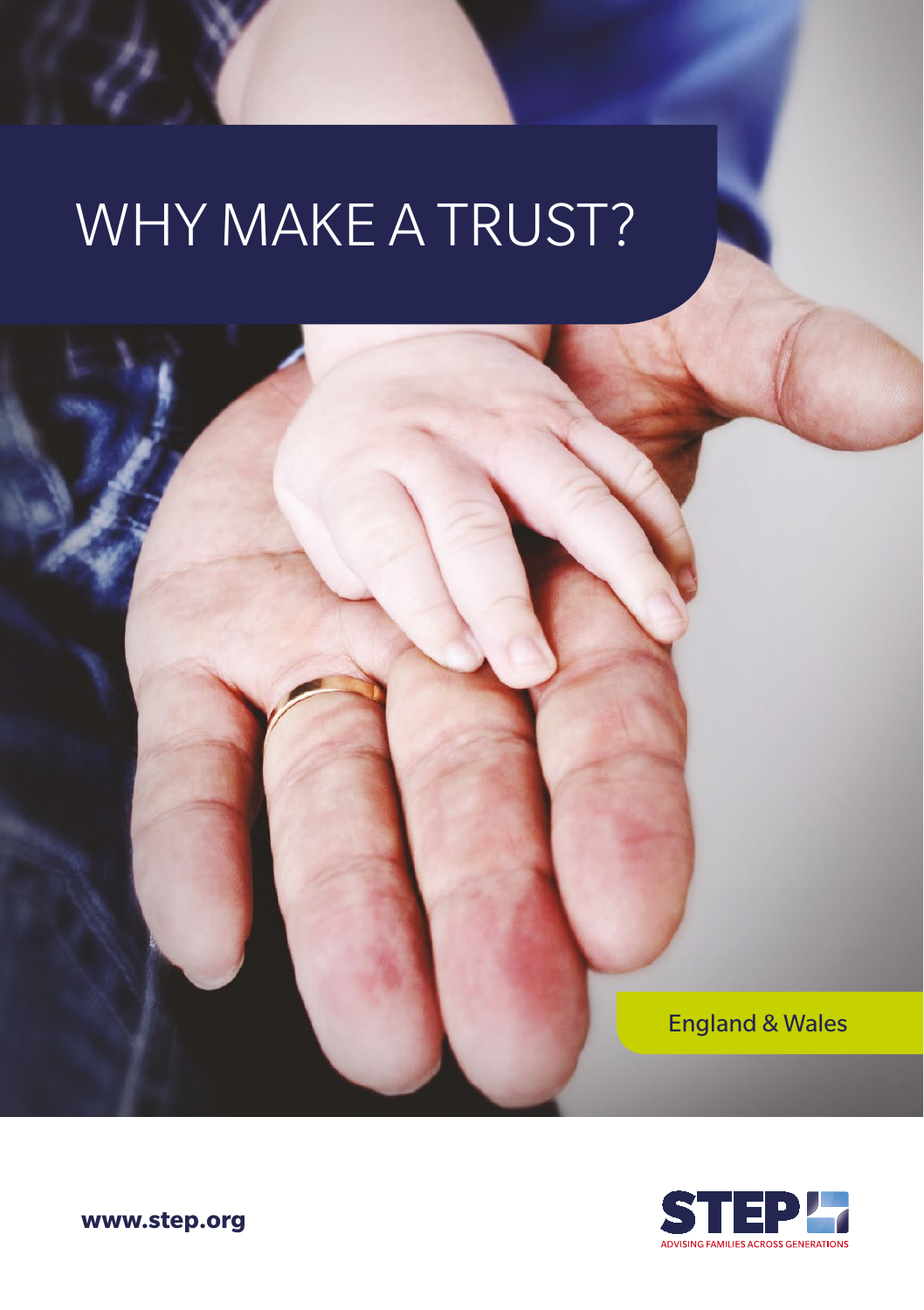# Trusts have been used by families for centuries.

A trust is the formal transfer of assets (it might be property, shares or just cash) to a small group of people (usually two or three) or to a trust company with instructions that they hold the assets for the benefit of others. If the trust is to be made in your lifetime, to take immediate effect, then it is usually evidenced by a trust deed. If it is to be created on or shortly after your death, then the trust provisions must be set out in your will – a 'Will Trust'. Whether by lifetime settlement or by will, the trust document states who are responsible for looking after the gifted assets (the trustees), who are to benefit (the beneficiaries) and any rules or conditions to which the trustees and beneficiaries must adhere.

Additionally it must specify clearly the initial trust property, sometimes called the 'trust fund'. The separation of the legal ownership and beneficial ownership is the unique characteristic of the trust concept; trustees are the legal owners but the beneficial owners are the beneficiaries, and the trustees owe duties to the beneficiaries; in particular a duty of loyalty and a duty to put the beneficiaries' interests first, above their own.

A trust should last for as long as you think appropriate, but you must stipulate the trust period in the trust document. It might be for just a few years, perhaps during a person's widowhood or until a child attains a certain age or marries. However, trusts can last for much longer – up to 125 years – or forever if it is a charity. It is usually advisable to give the trustees the power to terminate the trust at their discretion.

If you are creating the settlement in your lifetime then you can appoint yourself and your spouse/Civil Partner/partner as trustees, if you wish, so that you retain some control over the assets and the decision making power, though you must exercise this for the benefit of the beneficiaries.

### **Problem:**

Parents, grandparents and others have always been concerned that children and grandchildren are at risk if they receive or inherit too much too soon.

# **Solution:**

Create a trust to hold the assets until the children are older and wiser.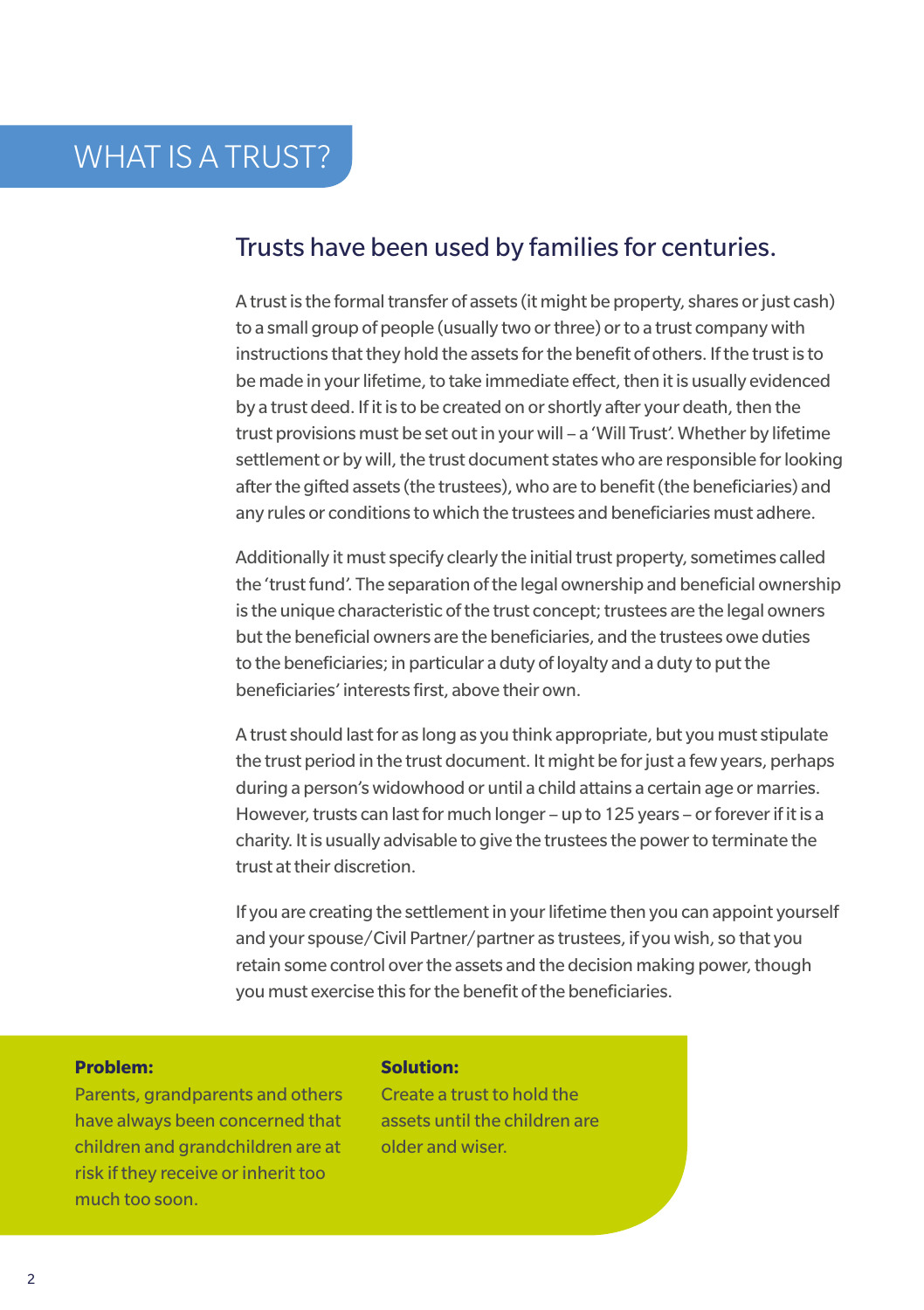Throughout their history, trusts have provided people with a means of protecting their assets and controlling how they are used after they have been given away. When a person makes an outright gift to someone, either during their lifetime or on death in their will, the new owner assumes all rights over the property and may deal with it as they wish. The creation of a trust will enable the person who is making the gift (called the settlor) to attach certain conditions to it. They can give away their property, but 'with strings attached'. For almost 1,000 years, families have been using trusts to preserve and manage their wealth for the benefit of their heirs.

# **Control**

When a settlor puts assets into a trust, they set out in the trust document how those assets are to be dealt with. They will be able to say who will benefit and to what extent; whether the property may be sold or used for certain purposes and who will benefit from it in the future. The day-to-day management of the trust property is the responsibility of the trustees, but the settlor (if they are alive) may also be a trustee. Settlors can therefore, both remotely by the terms included, and directly as trustee, manage property that they no longer own – provided that their decisions are made in the interests of the beneficiaries and in accordance with the terms of the trust.

# **Protection**

Perhaps you would like to give away some of your wealth to benefit other members of the family, but you are concerned that it will be dissipated. A trust can restrict the amount and type of benefit received from the property. For example, you may wish to assist your niece with her university expenses, but you do not want her to spend the money on a fast car. A trust is the ideal vehicle to achieve this end.

# **Flexibility**

A trust can allow your trustees to adapt to circumstances as they arise. If you make an outright gift of property, you cannot change your mind and give it to someone else. Suppose you have two adult children: one is in highly paid employment and the other is still studying. With a trust that is flexibly drafted, the income from say, a rental property could be used by the trustees to benefit the child with a low income. If in later years, if the highly paid child takes a career break to raise a family, whereas the other child is earning a good salary, the trust income could then be used to help with the costs of raising your grandchildren.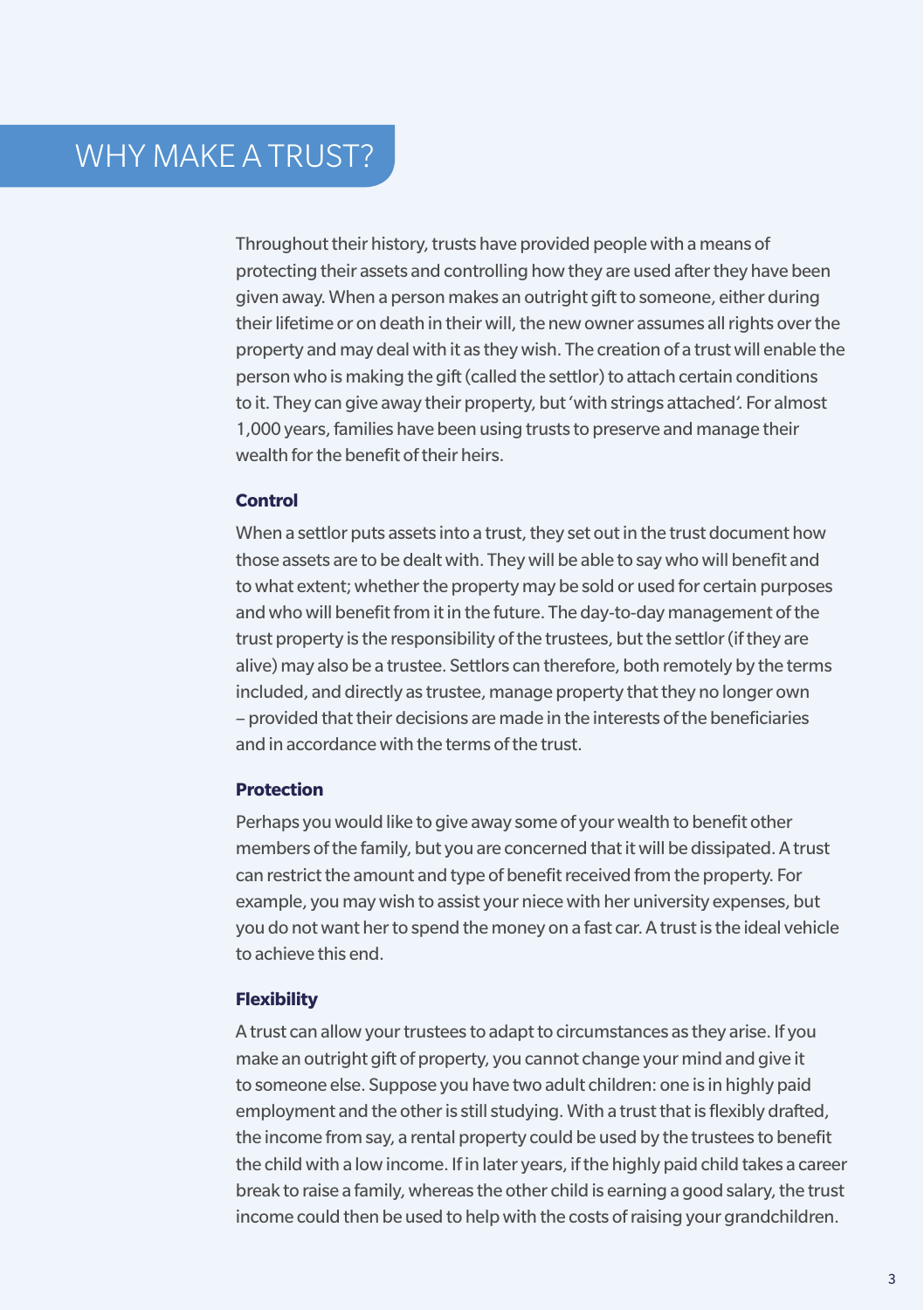# TRUST TYPES

Trusts fall broadly into two main categories according to how the income or benefit (dividends, interest, rents, free use of property, etc.) is dealt with:

- *Interest-in-possession trusts:* those where the income or benefit must be given to the specific beneficiary – it is his or hers by right. There may be more than one beneficiary but they will all have a fixed entitlement.
- *Discretionary type trusts:* benefits are allocated at the trustees' discretion to any one or more of several beneficiaries. The trustees might even decide, for a time, to benefit no one; the income being accumulated for future use.

Let us consider these in more detail.

# **Interest-in-possession trusts**

The interest-in-possession trust (sometimes called a 'fixed interest' or a 'life-interest' trust) is often used in a will when a person dies leaving a surviving spouse, e.g. 'income to my wife for her life and after her death capital to my children'. This sort of trust is popular in the wills of people marrying for the second time, each having children by their first marriage. It ensures that the spouse is provided for, but the children of the first marriage do not see their parents' wealth passing to the children of the surviving step-parent.

You might leave your estate to your spouse, in part as an absolute legacy and the remainder in trust for life. You can give the trustees wide powers to use their discretion over the capital to help in case of need, including the power to make capital advances or interest-free loans to your widow(er) or children. You may want to give shares of the family company to your children or grandchildren but fear that they might sell or gift them outside the family. To avoid this, the shares could be held in trust for, say, 'my children equally for their respective lives and thereafter for my grandchildren who survive'. By this means, the children and grandchildren benefit from the income from the shareholding, but cannot control the voting power of the shares nor dispose of them – only the trustees can do that.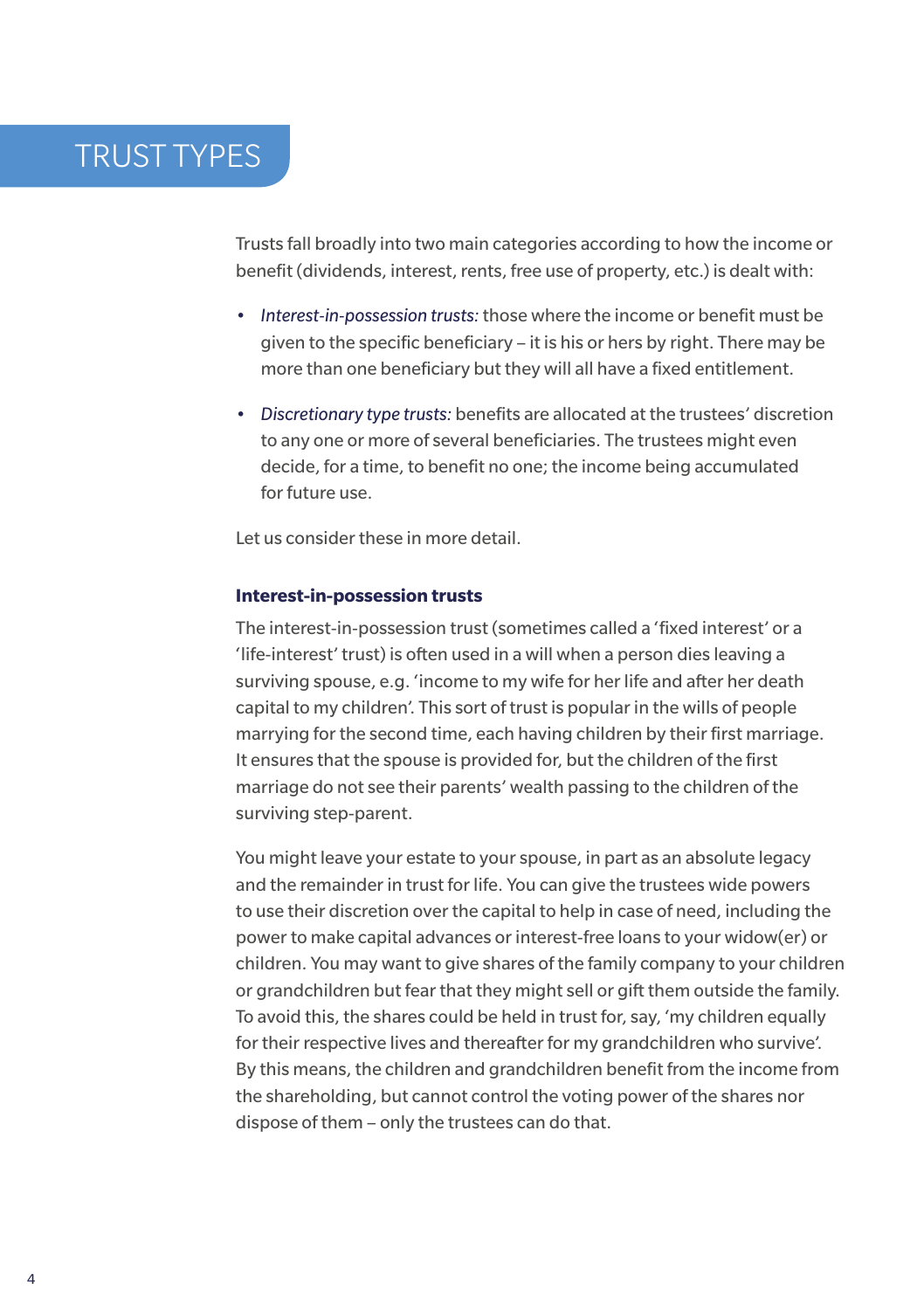## **Discretionary trusts**

Discretionary trusts give the trustees power to make gifts of capital and/ or income to a stated class of potential beneficiaries. Such a trust may suit you if you have identified a particular group of people you want to benefit but you are unsure which of them, in the future, will need help or in what proportions. For example, as a grandparent you might like to set aside capital for your grandchildren – including those who may be born later, even after your death.

Alternatively, you might wish to benefit your children but are aware that some of them are already wealthy and may not wish to be made wealthier by your intended gift. A discretionary trust in favour of all your children and grandchildren would allow the trustees to take into account the changing needs and resources of both your children and your grandchildren so that they would have the flexibility to benefit your grandchildren rather than your children if that was appropriate in the circumstances.

Capital advances and the income arising from the trust property are distributed entirely at the trustees' discretion – no one has an 'interest-in-possession' as described above.

## **Problem:**

You may feel that, by giving in your will all your wealth to your spouse/partner absolutely, it may be spent or invested unwisely, so that little or nothing will remain for your children to enjoy.

# **Solution:**

A will trust for your surviving spouse can ensure that the capital is protected, but without loss of benefit during widow(er)hood.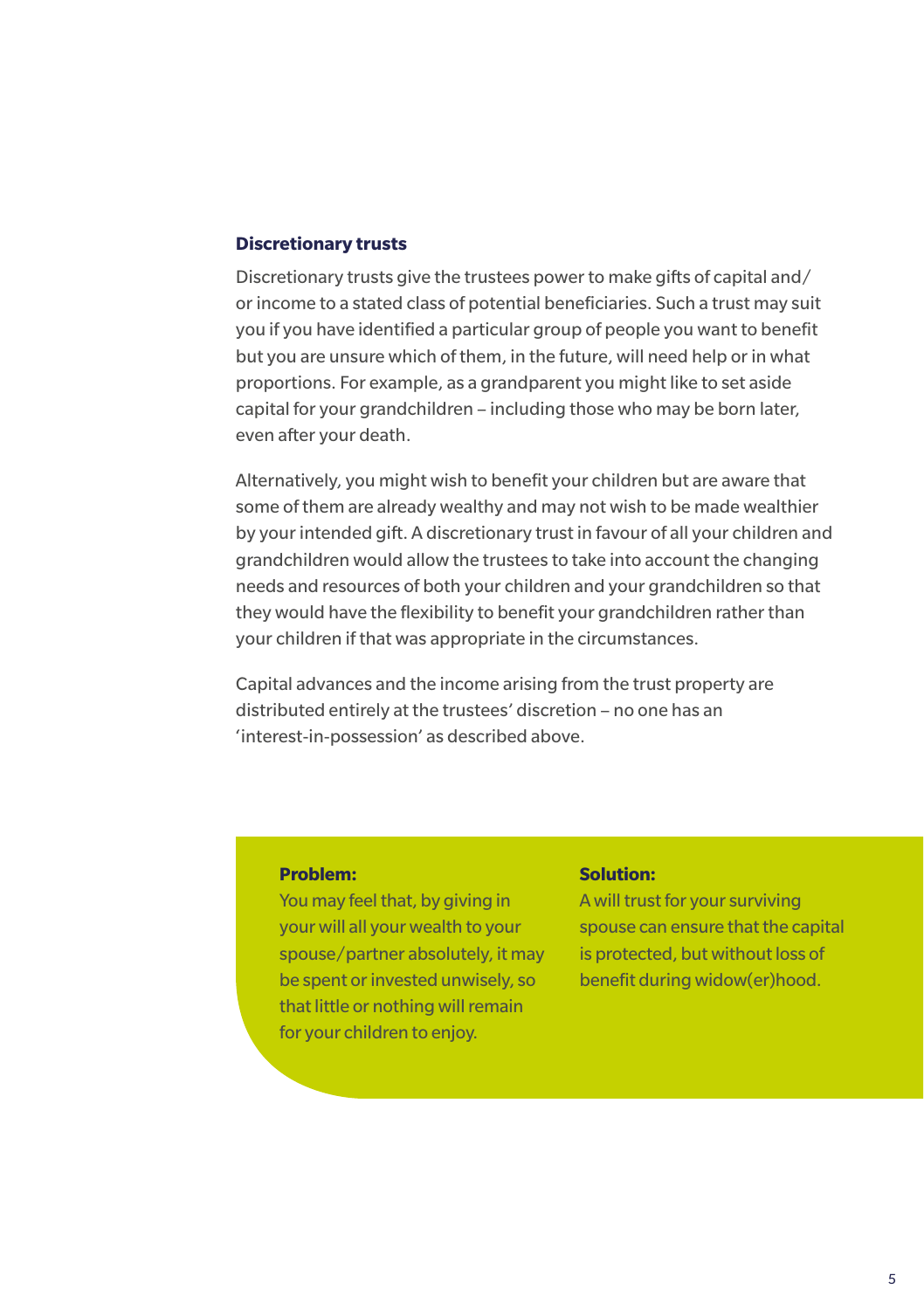You may also create a discretionary trust where the trustees' discretion is limited to a certain extent. For example, they may have the power to decide whether to distribute income or accumulate it; or they may have power to decide how to share out the income; but they are not allowed to change the beneficiaries' shares in the capital. All the rules of the trust: how the property is to be used and the powers of the trustees, are set out in the trust document. The trust can be tailored to suit your aims. It is of course important that the deed or will is drafted by a suitably qualified professional who will know how to achieve the desired outcome.

The most favourable characteristic of the discretionary trust is its flexibility. An English discretionary trust can last for up to 125 years and income can be accumulated throughout the lifetime of the trust if desired. Even the class of beneficiaries can be enlarged by giving the trustees the power to introduce new beneficiaries as the need arises.

You might wish to make a lifetime settlement for the benefit of just your children and grandchildren but be worried that, if you died, your widow(er) might be in further need of capital or income; the trust funds would not then be available to help. To deal with this situation you could include as a beneficiary 'my widow(er)' so that when (and only when) you die, your spouse joins the beneficial class and the capital and income becomes available for his/her use if required. Your elderly parent or other dependant could be helped with this type of trust. On the subsequent death of that person, the trust would continue for the benefit of other class members.

# **Discretionary will trusts**

Just as a discretionary trust can be created to commence in your lifetime, it can also be a feature of your will, becoming effective only on your death.

You might give a portion of your estate to a separate discretionary trust for the benefit of, say, all your grandchildren. Alternatively you might prefer that your executors decide how the whole of your estate is to be dealt with in the light of the tax and domestic circumstances existing at the time of your death.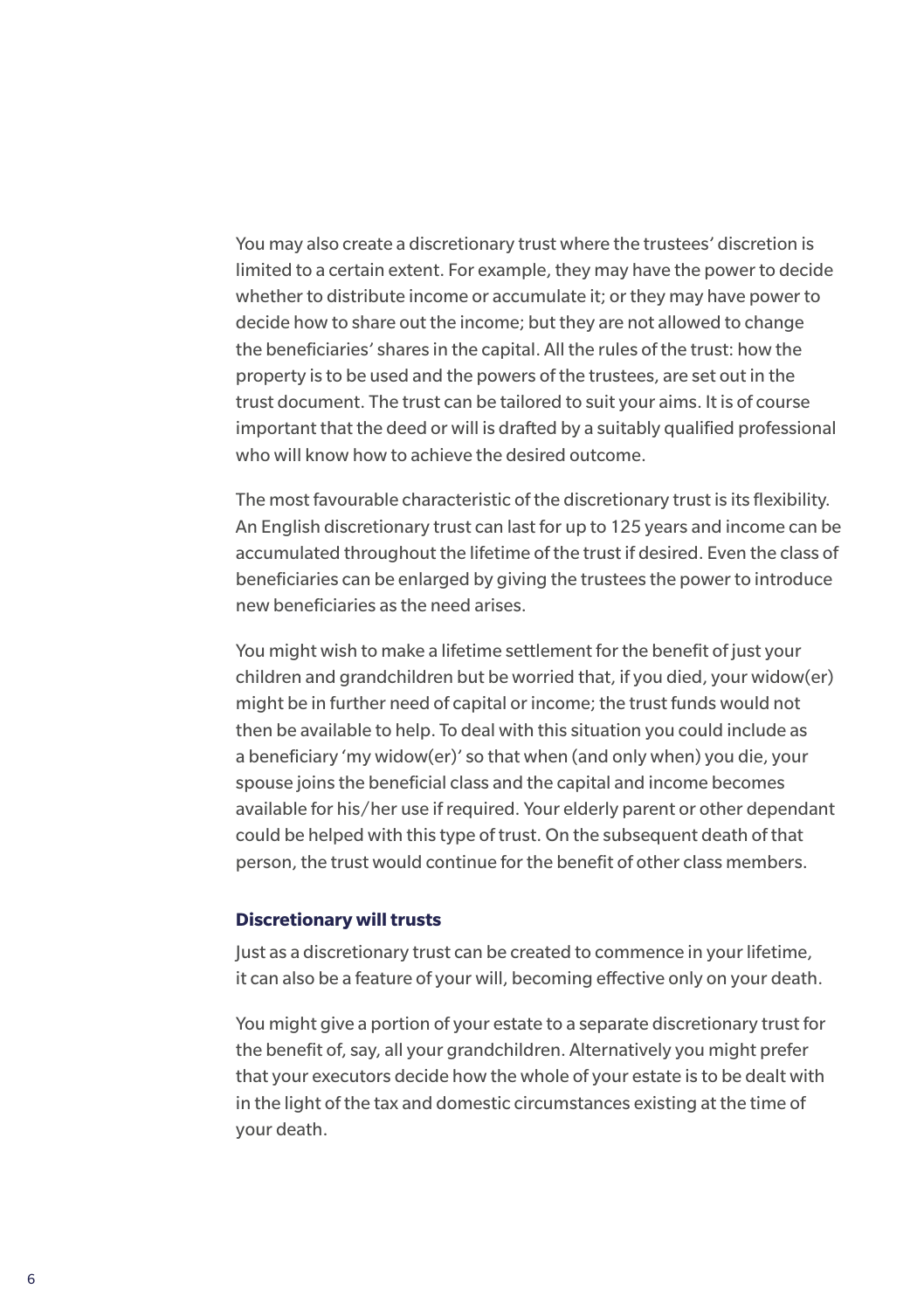Before October 2007, it was common to include a nil-rate band discretionary trust in the wills of married couples and Civil Partners. Its purpose was to save inheritance tax by making use of the nil-rate band of the first to die. The Finance Act 2008 changed the law to enable the unused part of the nil-rate band to pass to the surviving spouse/Civil Partner, so that this tax saving arrangement was no longer required. If you made your will before this change in the law, you need to take advice on whether your current will remains appropriate to your wishes and requirements.

# **Charitable trusts**

You may be inclined to make regular donations to charity or you may have a particular interest in some worthy cause. Rather than make regular payments out of income or a legacy to a national charity over which you have no control, you could create your own charity either in your lifetime or on your death by creating a charitable trust in your will. Gifts to such a trust are free of capital gains tax and inheritance tax. The income arising will not generally be assessed to tax. Of course, the trust can only be used for charitable objects, i.e. the relief of poverty, the advancement of religion, education or the public good. Charitable trusts can last forever – a truly lasting memorial.

# **Vulnerable person trusts**

It is possible to set up special trusts for the benefit of disabled beneficiaries. Although these can be discretionary or interest-in-possession trusts, during the lifetime of the disabled beneficiary, special tax rules apply so that it is possible for the trust assets, income and gains to be taxed as if the beneficiary owned them.

# **Problem:**

You might currently have an aged dependant – a widowed mother perhaps or retired housekeeper – who would need continuing care should you die before her.

### **Solution:**

A trust can be created to hold sufficient capital to continue the help. On their death the funds can return to you or pass to your family.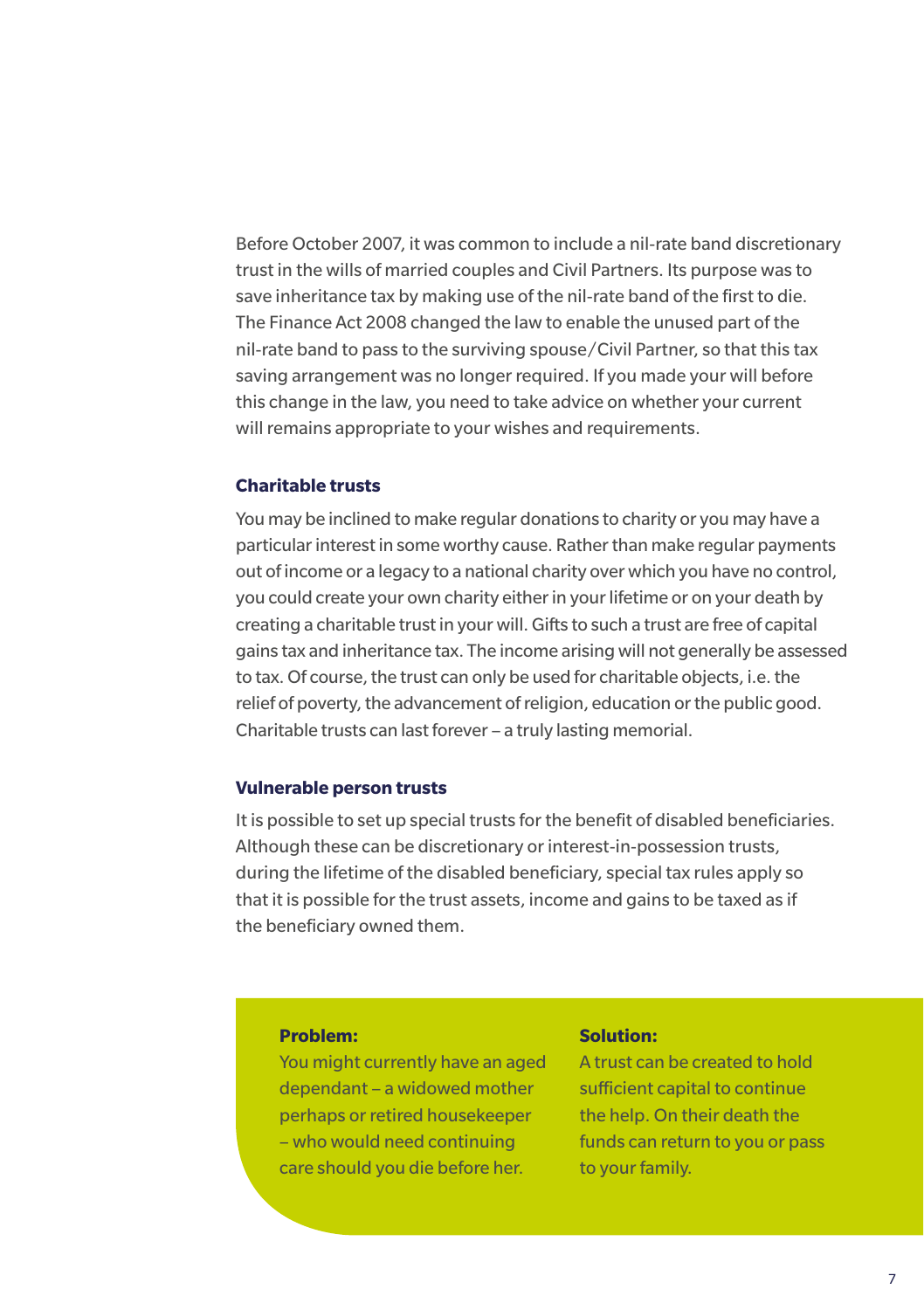Tax consequences may influence the type and timing of the trust you choose. An advantage for one tax may create a disadvantage for another. For example, you may save inheritance tax by the creation of a trust, but incur a higher rate of income tax on the trust property. Or you may save capital gains tax by paying inheritance tax.

As a general rule with regards to tax efficiency, you, as settlor, and during your lifetime, your spouse/Civil Partner, must be excluded from all benefit, otherwise the capital will still be regarded as yours for most tax purposes as if you had never created the trust. This rule does not apply if the trust is created in your will – as you will be dead by the time the trust comes into force.

# **Inheritance tax**

In your lifetime you can create a trust into which you can place chosen assets that you no longer need yourself. This reduces your own wealth and thus your exposure to inheritance tax on your death. There is a charge to inheritance tax when a lifetime trust is created but at a lower rate of tax than is paid on death. No inheritance tax is charged where the cumulative value of the assets placed into the trust together with any gifts within the preceding seven years is within the nil-rate band (currently GBP325,000). Thus there is the opportunity of making tax-free gifts within the nil-rate band over a period of time in order to reduce your taxable estate on death.

Once a trust is created, whether in lifetime or on death, inheritance tax is applied to the property according to the type of trust. Most trusts created during lifetime (other than trusts for the disabled and bare trusts) as well as discretionary trusts created by will are subject to a special trust regime that imposes inheritance tax charges when property leaves the trust and on each ten-year anniversary. Interest-in-possession trusts created by will and trusts for the disabled are subject to a different regime and the trust assets are subject to inheritance tax as if the beneficiary owned them.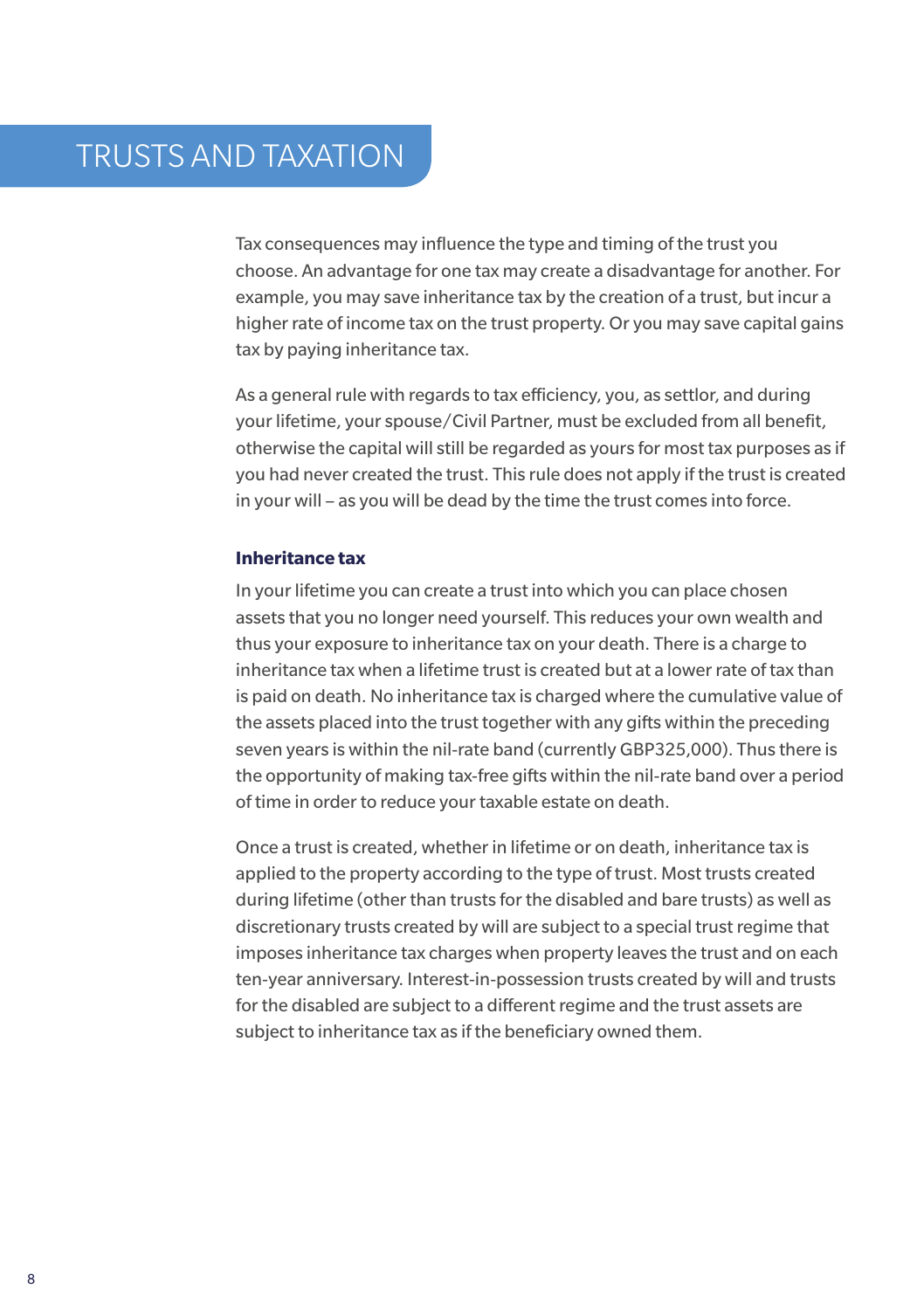# **Capital gains tax**

Capital gains tax is charged on disposals of assets and on gifts – both between individuals, and when property passes into and out of a trust. Where the gift is to a trust, however, the tax may often be postponed, resulting in a more favourable outcome than an outright gift to an individual. The rate of capital gains tax and annual exemptions are generally less favourable for trusts than for individuals.

# **Income tax**

Discretionary trusts are taxed at a higher trust rate of income tax, whereas interest-in-possession trusts are taxed at standard rates. The trust rate of income tax is a significant disadvantage where income is to be accumulated. However, there are provisions for the beneficiaries to claim a refund of the additional tax where the income is distributed to them.

Where a settlor creates a trust for the benefit of himself, his spouse or minor children, the income will be taxed as if it belonged to him, regardless of who receives the income. If the settlor and spouse/Civil Partner are excluded, the settlor may still be taxed if his or his spouse's /Civil Partner's minor child receives a benefit.

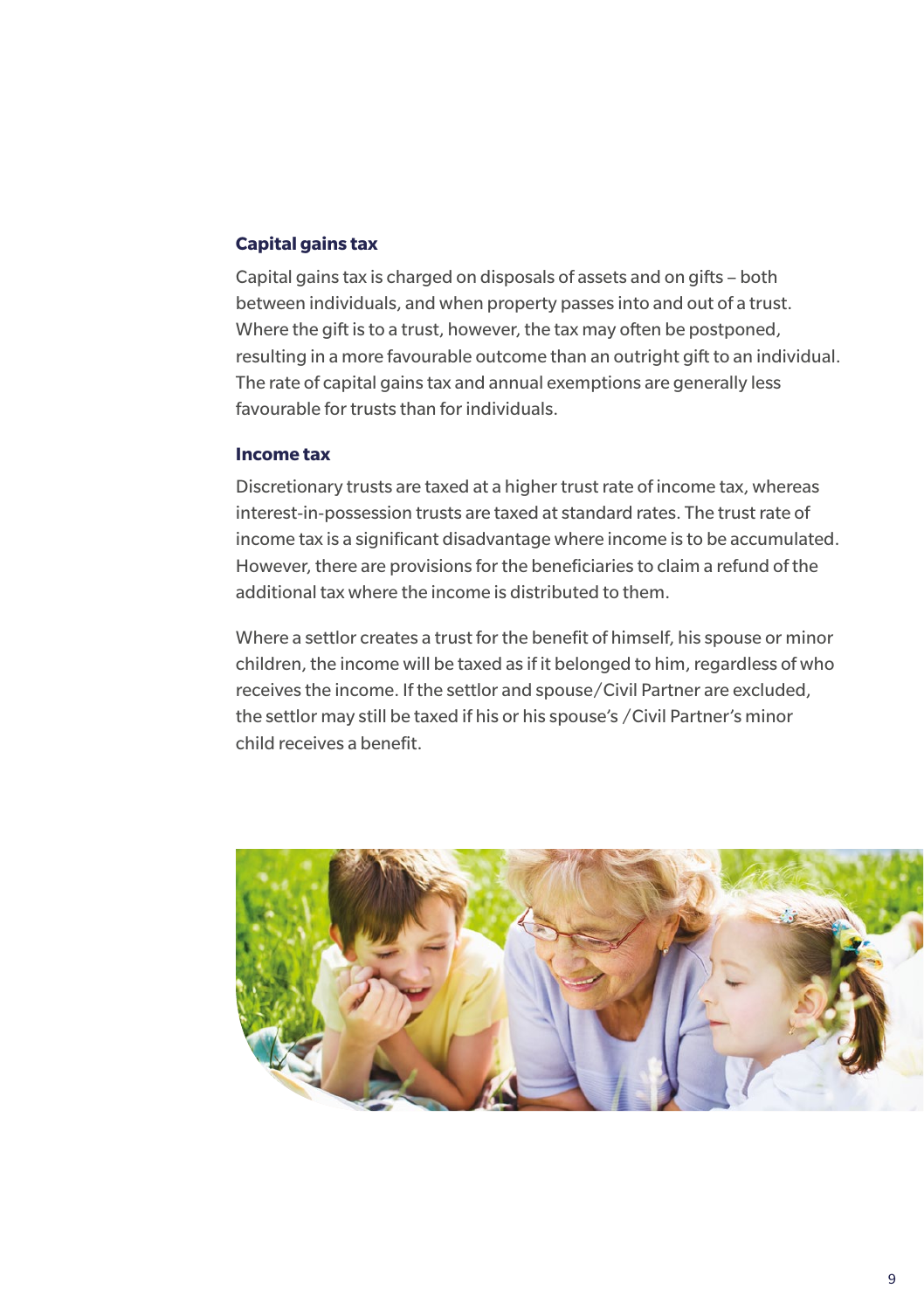# MATCHING A TRUST TO YOUR NEEDS

Whether creating the trust by will, or in your lifetime, selecting the trust type and its terms are very important. In this leaflet we have mentioned only the main types of trust; there are many variations – the protective trust, which automatically terminates the interest of a profligate beneficiary who attempts to dispose of their interest; the (once popular) marriage settlement; and the 'bare' trust, which makes the beneficiary the actual owner, to name a few. Whatever the situation, a trust can be constructed to suit the need.

For maximum flexibility it is usual to give the trustees wide management powers so that they are better able to respond to any changes in family matters, taxation or government policy. With such wide trustee powers be sure to choose your trustees carefully. A trust that might last for 125 years needs careful planning, so you should take specialist advice beforehand.

# **Problem:**

Your son or daughter might be in danger of bankruptcy; in an unstable marriage or other relationship; be disabled and in need of special care; or for some other reason be incapable of managing their own financial affairs.

### **Solution:**

In any of these situations cash, shares, property or other forms of wealth can be placed into a suitable family trust carefully worded to take account of the perceived risks surrounding the intended beneficiary.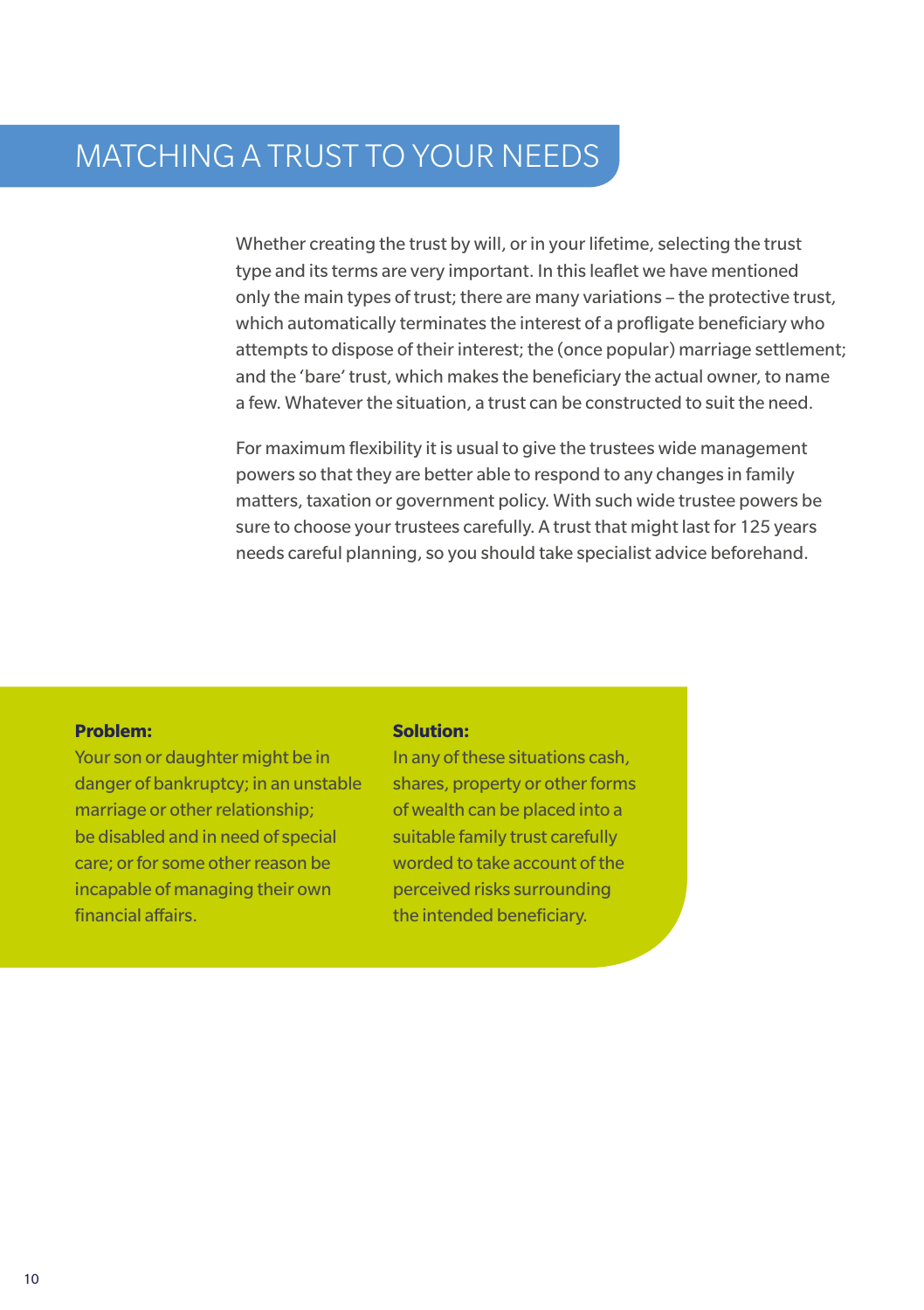# **FAOS**

# **Can a settlor be a trustee?**

Yes

# **Can a trustee be a beneficiary?**

Yes

# **Can I be a sole trustee?**

Technically yes (unless the trust holds land), but it is not preferred.

# **How many trustees should there be?**

Two or three are preferred. Four is the maximum (unless it is a charity) and only one trust corporation is needed.

# **Must I appoint a professional trustee?**

No, but be extra careful to whom you give the power and responsibility of trusteeship.

# **Can a trust protect assets from divorce or bankruptcy proceedings?**

The matrimonial courts have wide powers so protection is only available up to a point. Much depends on the terms of the trust, the timing, the purpose for which it was created and the way it has been administered.

# **Can I put assets into a trust but keep the income from (or use of) the assets myself?**

The tax consequences of this are usually unacceptable as income would be taxed as yours. On your death, the value of the trust assets would be added to your own estate and inheritance tax charged on the total. In certain limited circumstances, however, it might be appropriate, particularly if tax is not an issue, e.g. self-settled disabled trusts.

# **My chosen executor/trustees for my modest estate are relatives — but laymen. Is this wise?**

If they are an adult and sensible this should not cause a problem. They will have the power to hire (and fire) professionals who would (or should) be able to advise them what to do.